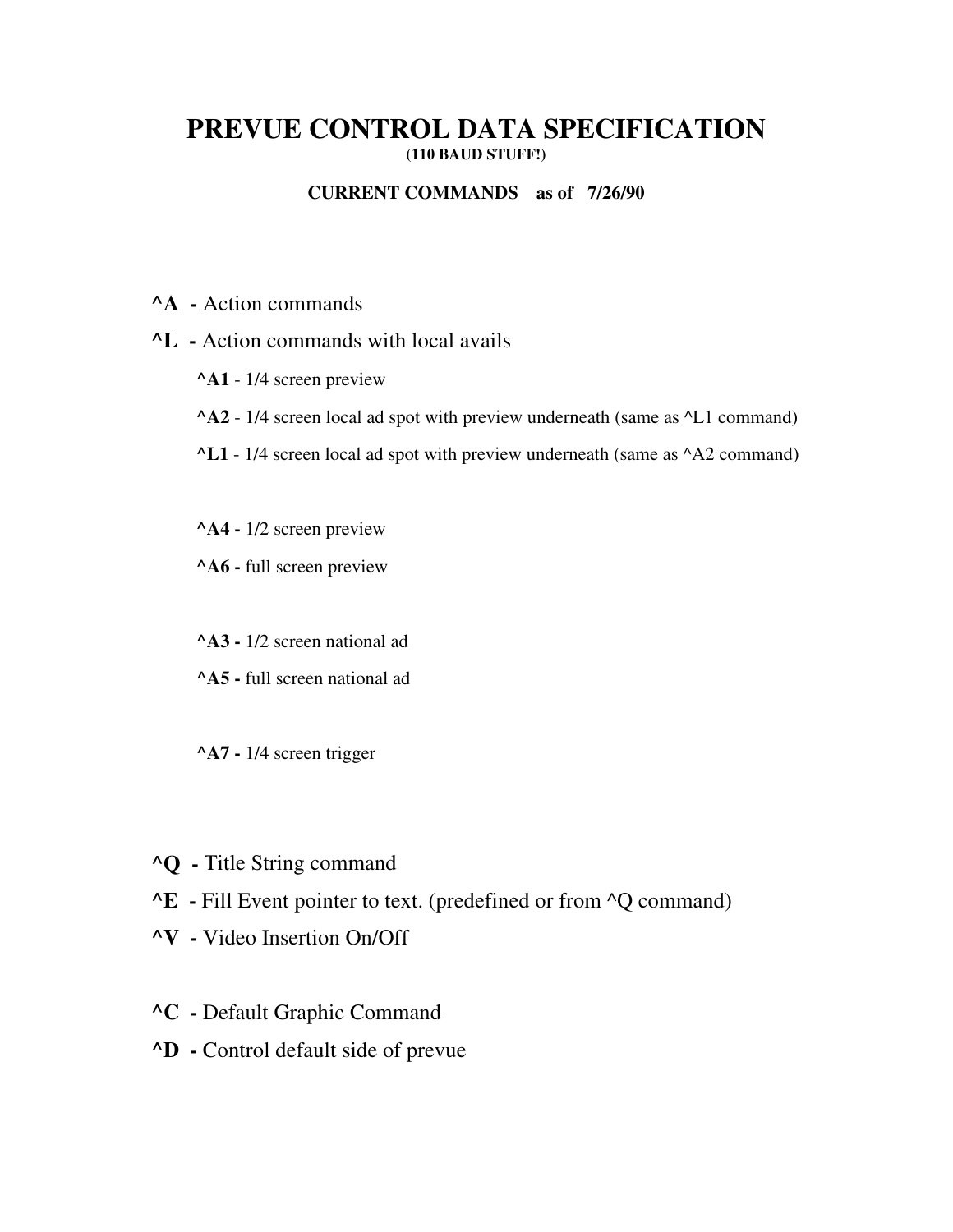## **A** - Action commands

Use: To put c.g. screen in a particular format (prevue or national ad spot)

There are 4 different types of  $^{\wedge}$ A commands. They are:

1. Two source prevue

^A1 - 1/4 screen preview

 $^{\wedge}$ A2 - 1/4 screen local ad spot with preview underneath. \* NOT IMPLEMENTED

\* NOT IMPLEMENTED

\* NOT IMPLEMENTED

^L1 - 1/4 screen local ad spot with preview underneath (same as ^A2 command)

2. One source prevue

^A4 - 1/2 screen preview

^A6 - full screen preview

3. National ad

^A3 - 1/2 screen national ad

^A5 - full screen national ad

4. Two source prevue trigger

^A7 - 1/4 screen trigger

#### 

#### **2 SOURCE PREVUE**  $\mathbf{r}$  $A1,L1$

| <b>Bytes</b> | <b>Max Bytes</b> | <b>Descp</b>        | <b>Comment</b>                              |
|--------------|------------------|---------------------|---------------------------------------------|
|              |                  | 01 <sub>h</sub>     | <sup>A</sup> A command                      |
| 2            |                  | 1,2                 | $1 = 1/4$ screen prevue                     |
|              |                  |                     | $2 = local$ first default (not implemented) |
| 3            | 6                | Left String         | Source name (See note) $***$                |
|              |                  | 12h                 | <sup>A</sup> R terminator                   |
|              | 6                | <b>Right String</b> | Source name (See note) $***$                |
|              |                  | 0 <sub>dh</sub>     | terminator (carriage return)                |
|              |                  | CS                  | Checksum                                    |
|              |                  |                     |                                             |

| <b>Bytes</b>   | <b>Max Bytes</b> | <b>Descp</b>        | Comment                                                                                                                                                                                                                                                                                                                                                         |
|----------------|------------------|---------------------|-----------------------------------------------------------------------------------------------------------------------------------------------------------------------------------------------------------------------------------------------------------------------------------------------------------------------------------------------------------------|
| 1              |                  | 0 <sub>Ch</sub>     | <sup>^</sup> L command (same as <sup>^</sup> A2 above)                                                                                                                                                                                                                                                                                                          |
| 2              |                  |                     | $1 = local$ first default                                                                                                                                                                                                                                                                                                                                       |
| 3              | 6                | Left String         | Source name **(See note)                                                                                                                                                                                                                                                                                                                                        |
|                |                  | 12h                 | <sup>A</sup> R terminator                                                                                                                                                                                                                                                                                                                                       |
|                | 6                | <b>Right String</b> | Source name **(See note)                                                                                                                                                                                                                                                                                                                                        |
|                |                  | 0dh                 | terminator (carriage return)                                                                                                                                                                                                                                                                                                                                    |
|                |                  | CS                  | Checksum                                                                                                                                                                                                                                                                                                                                                        |
| $\blacksquare$ |                  |                     | $\overline{1}$ , $\overline{1}$ , $\overline{1}$ , $\overline{1}$ , $\overline{1}$ , $\overline{1}$ , $\overline{1}$ , $\overline{1}$ , $\overline{1}$ , $\overline{1}$ , $\overline{1}$ , $\overline{1}$ , $\overline{1}$ , $\overline{1}$ , $\overline{1}$ , $\overline{1}$ , $\overline{1}$ , $\overline{1}$ , $\overline{1}$ , $\overline{1}$ ,<br>$\cdots$ |

Note: It would simplify my code somewhat if we could drop this command in favor of ^A2

 $**$ Note: The string is optional although having neither string makes no sense.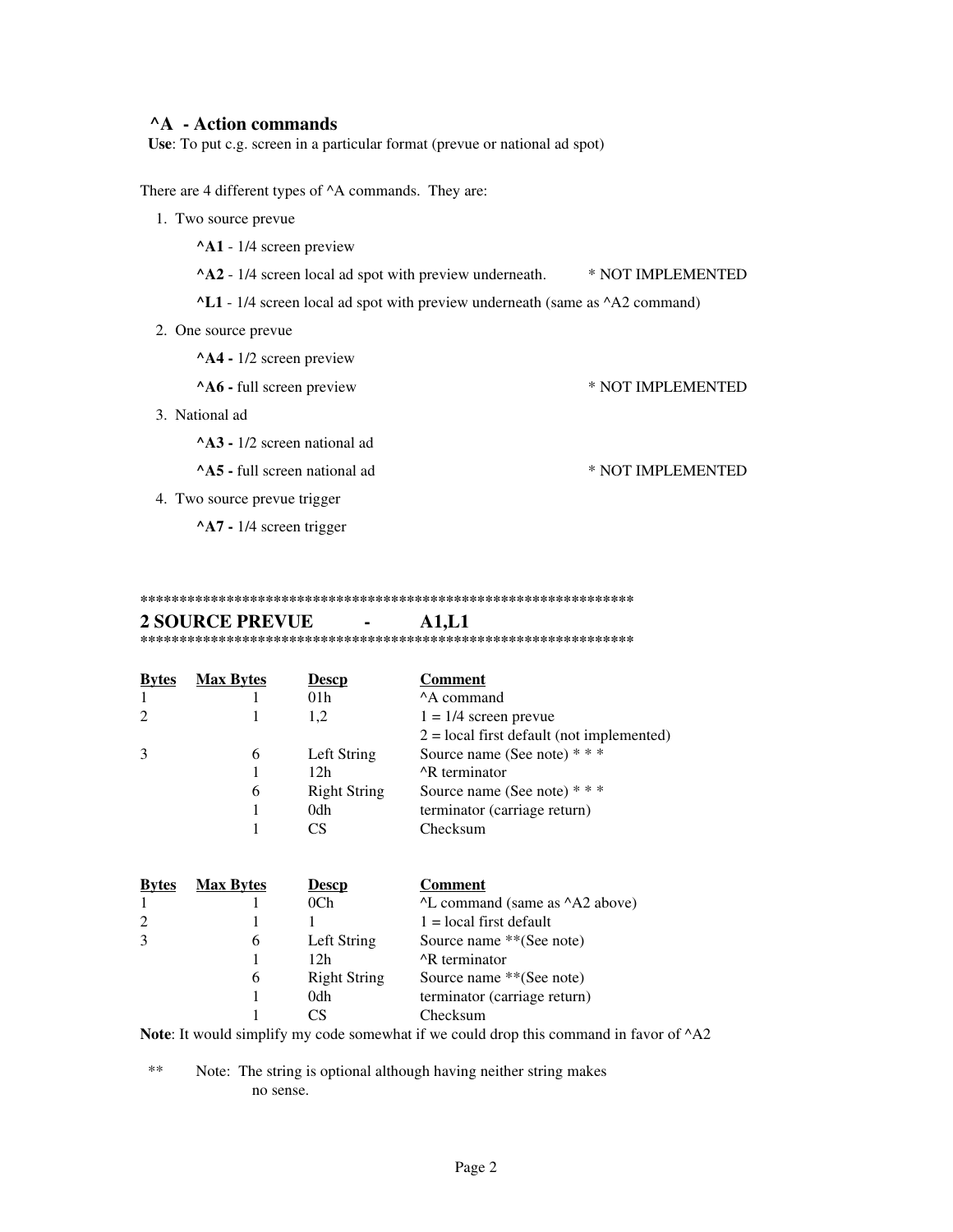#### 

#### **1 SOURCE PREVUE**  $A<sub>4</sub>$  $\overline{a}$ **Comment Bytes Max Bytes Descp**  $\mathbf{1}$  $\mathbf{1}$  $01h$ ^A command  $\overline{2}$  $\mathbf{1}$ 4,6  $4 = 1/2$  screen prevue  $6 = full screen$  prevue (not implemented)  $\overline{3}$ 6 **String** Source name  $\mathbf{1}$ 0dh terminator (carriage return)  $\mathbf{1}$  $CS$ Checksum

#### 

#### $A3$ **NATIONAL AD**  $\overline{a}$ **Bytes Max Bytes Descp Comment** ^A command  $\mathbf{1}$  $\mathbf{1}$  $01<sub>h</sub>$  $\sqrt{2}$  $\mathbf{1}$  $3,5$  $3 = 1/2$  screen national ad  $5 =$  full screen national ad (not implemented)  $\mathfrak{Z}$ terminator (carriage return)  $\mathbf{1}$ 0dh  $\overline{4}$  $\mathbf{1}$  $CS$ Checksum

 $A7$ 

#### 

### **2 SOURCE PREVUE TRIGGER -**

### 

### ^A7 - Trigger command

Use: Similar to ^A1 but without src. Used for multiple tags

| <b>Bytes</b> | <b>Max Bytes</b> | Descp           | <b>Comment</b>                        |
|--------------|------------------|-----------------|---------------------------------------|
|              |                  | 01 <sub>h</sub> | A <sub>7</sub> command                |
|              |                  |                 |                                       |
|              |                  | $($ )-4         | left transition *** (See Note below)  |
|              |                  | $0 - 4$         | right transition *** (See Note below) |
|              |                  | 0dh             | terminator (carriage return)          |
|              |                  | 7S              | Checksum                              |

\*\*\* ^A7 notes:

### **Transition**

| <b>ASCII</b> | <b>Comment</b>      |                              |
|--------------|---------------------|------------------------------|
|              |                     | Null Transition (Do nothing) |
|              | Fade (down then up) |                              |
| 2            | Paint               |                              |
| 3            | Pull up             | (not implemented)            |
|              | Slide               | (not implemented)            |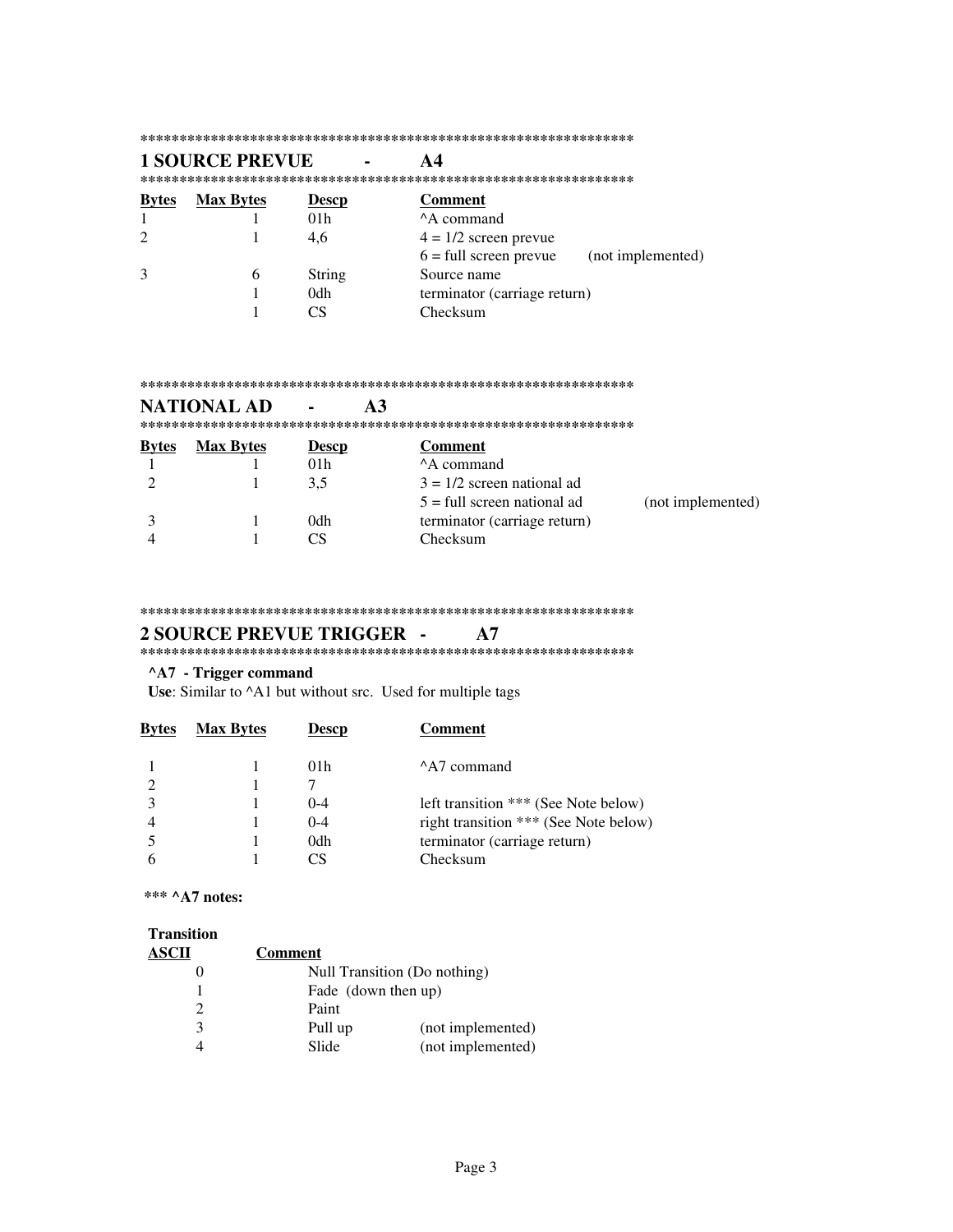## **^Q - Title String command**

Use: Send title string. Cleared by  $^{\wedge}$ A.  **Date Implemented**: Sep. '88

| <b>Byte</b> | <b>Max Bytes</b> | <b>Descp</b>        | <b>Comment</b>                              |
|-------------|------------------|---------------------|---------------------------------------------|
|             |                  | 11h                 | <sup><math>\triangle</math></sup> Q command |
|             | 55               | Left String         | Title or literal (See note)                 |
|             |                  | 12h                 | <sup>A</sup> R terminator                   |
|             | 55               | <b>Right String</b> | Title or literal (See note)                 |
|             |                  | 0dh                 | terminator (carriage return)                |
|             |                  | СS                  | Checksum                                    |
|             |                  |                     |                                             |

Note: The string is optional although having neither string makes no sense. There are two options for formatting literal strings on the screen. Manuel or automatic. In manual mode the formating is controlled by the use of control characters embedded in the string.

 $(X = center white, Y = center yellow)$ 

If there are any control characters in the string, the c.g. assumes that the sender wanted control and simply displays whatever is sent according to the following rules. The control code come at the beginning of the string to be acted on and acts as a carriage return\linefeed with centering .

For example the string ^Y"Who's Harry Crumb?" will display as

HBO "Who's Harry Crumb?" Sunday

The string  $\gamma Y''W$ ho's $\gamma YH$ arry Crumb?" will display as

HBO "Who's Harry Crumb?" Sunday

The string  $\gamma Y''W$ ho's $\gamma YH$ arry $\gamma YC$ rumb?" will display as

HBO "Who's Harry Crumb?" Sunday

The obnoxious string "Who's^YHarry Crumb?" will display as

HBO "Who's Harry Crumb?" Sunday

If there are no control characters, the c.g. does its best to display the string in an aesthetic way.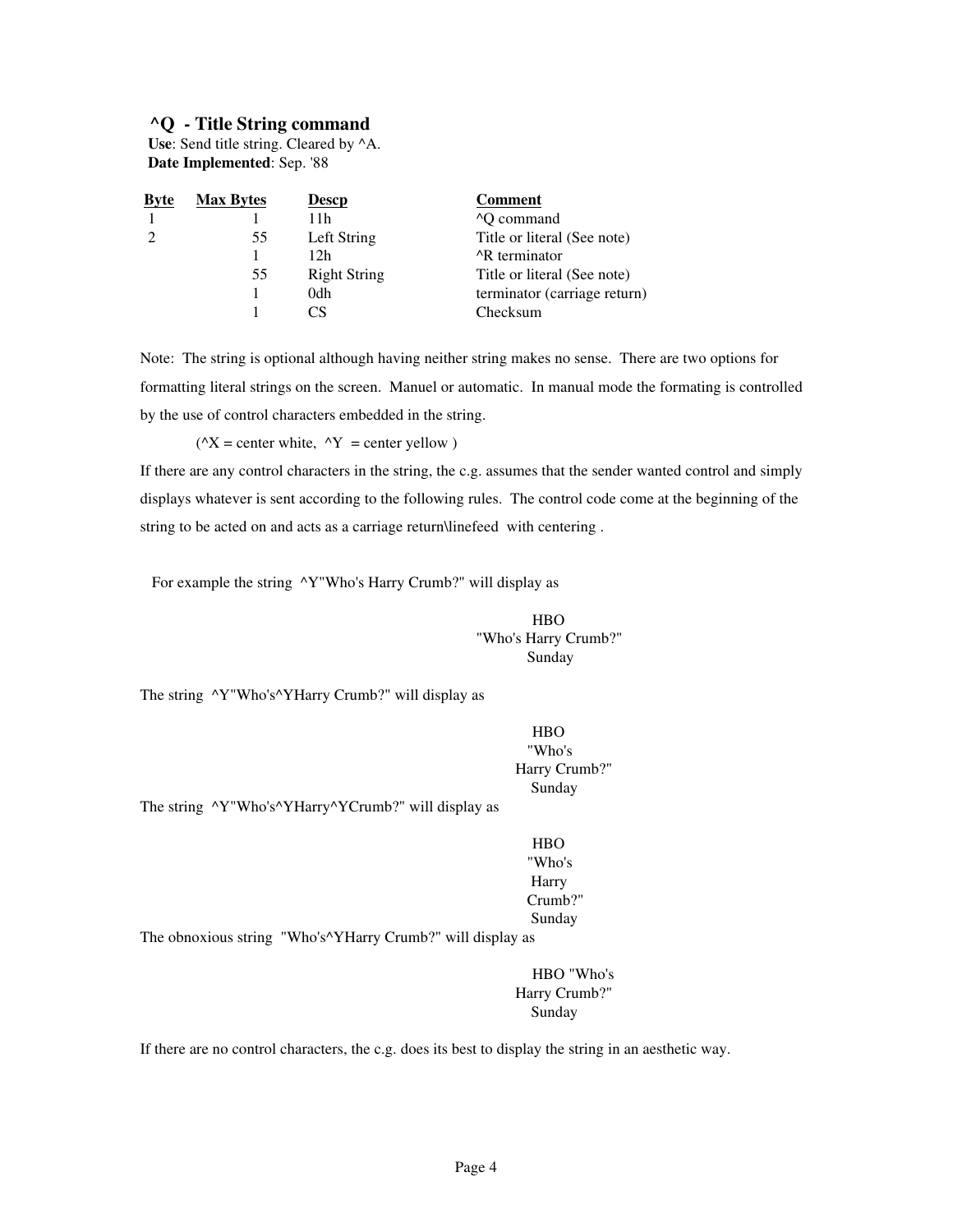## **^E - Fill Event pointer to text. (predefined or from ^Q command)**

 **Use**: Point to predefined day of video or event pointer. Cleared by ^A.  **Date Implemented**: Sep. '88 - ?

| <b>Byte</b> | <b>Max Bytes</b> | <b>Descp</b> |   | <b>Comment</b>               |
|-------------|------------------|--------------|---|------------------------------|
|             |                  | 0.5h         |   | <sup>^</sup> E command       |
|             |                  | $2E-43h$     | ∗ | left event (See Note below)  |
|             |                  | $2E-43h$     | ∗ | right event (See Note below) |
|             |                  | 0dh.         |   | terminator (carriage return) |
|             |                  |              |   | Checksum                     |

## **\* ^E Event Codes:**

| <b>Event ASCII</b>       | <b>Text</b>            | <b>Comment</b>                       |
|--------------------------|------------------------|--------------------------------------|
| $\boldsymbol{0}$         | default                | ;Always do title search              |
| $\mathbf{1}$             | "Monday"               | ;Do title search on appropriate days |
| $\overline{2}$           | "Tuesday"              |                                      |
| 3                        | "Wednesday"            |                                      |
| $\overline{4}$           | "Thursday"             |                                      |
| 5                        | "Friday"               |                                      |
| 6                        | "Saturday"             |                                      |
| 7                        | "Sunday"               |                                      |
| 8                        | "Weekdays"             |                                      |
| 9                        | "Weeknights"           |                                      |
| $\vdots$                 | "Coming Soon"          | ;Always literal                      |
| $\vdots$                 | "This Month"           |                                      |
| $\,<\,$                  | "Next Month"           |                                      |
| $=$                      | "This Fall"            |                                      |
| $\geq$                   | "This Summer"          |                                      |
| $\overline{\mathcal{L}}$ | "Tuesdays & Fridays"   | ;Do title search on appropriate days |
| $\omega$                 | "Mondays & Saturdays"  |                                      |
| A                        | "Weekends"             |                                      |
| B                        | "Every Night"          |                                      |
| $\mathsf{C}$             | "Every Day"            |                                      |
| D                        | from ^Q                | ;Literal                             |
| E                        | from program structure | ;Regional tags. Get next page of ads |
| $\mathbf F$              | from system message1   | ;+channel. To show order info1       |
| G                        | from system message2   | ;+channel. To show order info2       |
|                          |                        |                                      |